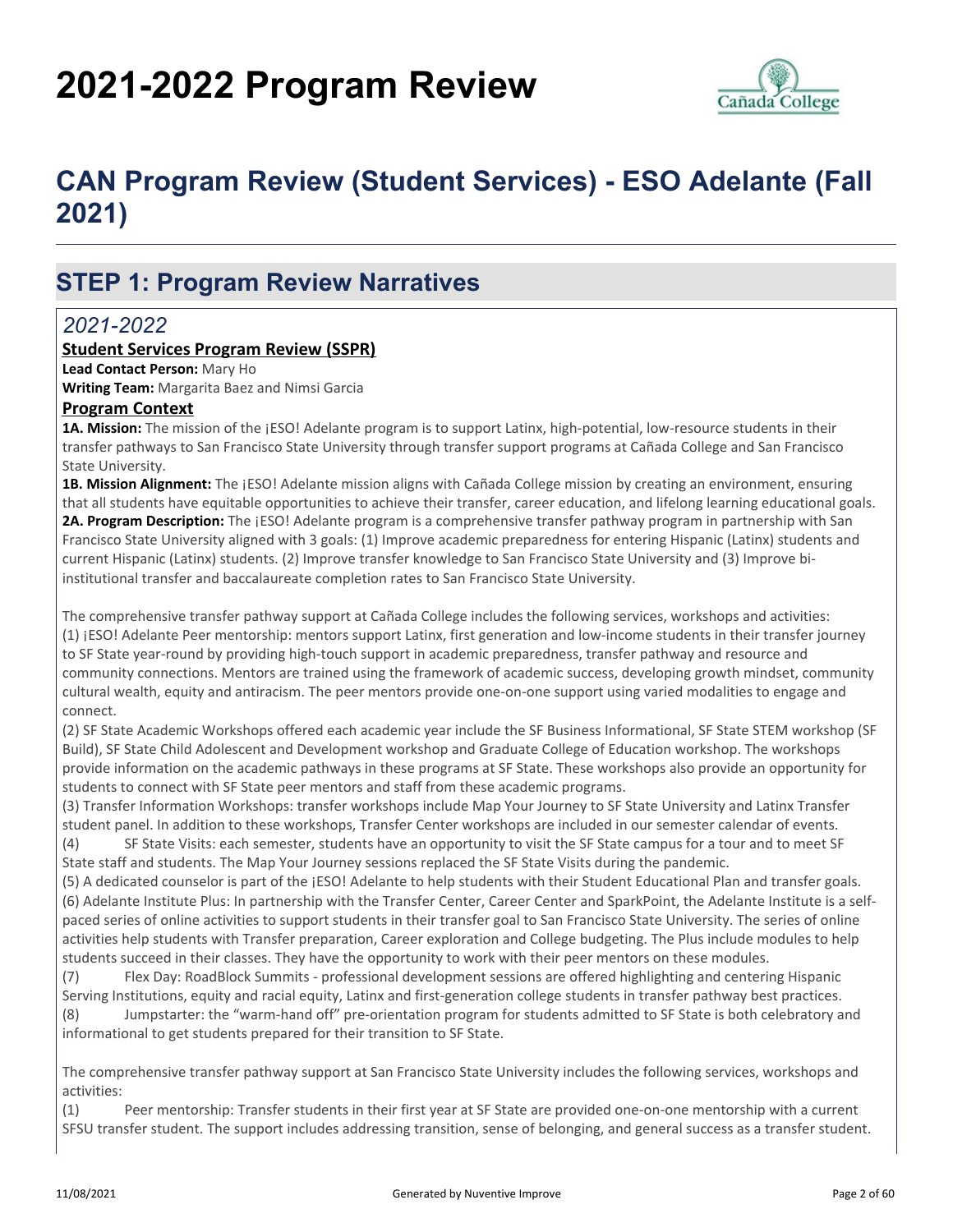(2) HIST 451: Bay Area History and Society for transfer students. This course is a 3-unit, general education course to help build transfer community and connection while preparing students for upper-division coursework. Transfer Peer Mentors work within the classroom to assist students to meet course goals.

(3) Engagement events for transfer students range from social to informational events. The projects partner with programs and resources to provide transfer students with opportunities to engage with other transfer students and the campus community Workshops include annual SFSU EOP Summer Bridge, annual Transfer Mixer and Latinx History Month Community.

#### 2B. Student Goals: The three student goals are:

- (1) Improve academic preparedness for entering Hispanic (Latinx) students and current Hispanic (Latinx) students.
- (2) Improve transfer knowledge to San Francisco State University and
- (3) Improve bi-institutional transfer and baccalaureate completion rates to San Francisco State University.

**2C. Community Partnerships:** ¡ESO! Adelante program internal partners include Transfer Center, Sparkpoint, Financial Aid, Career Center, Promise Program, College of Business and Early Childhood Education Program (ECE) and the STEM Center. The external partner includes San Francisco State University and the departments at SF State include SF State Lam College of Business Informational, SF Child Adolescent Development and College of Education, SF Build and Latinx Center of Excellence Aspiring Physicians Program.

**2D. Anti-Racism Contributions:** The ¡ESO! Adelante program contributes to anti-racism through disrupting traditional transfer service programs by consistently and unapologetically centering the experiences of Latinx, first generation and low-income students in our events. The Latinx students in our programs have acknowledged that the ¡ESO! Adelante program celebrates their identities in ways that have never been experienced before. The professional staff and the peer mentors also are engaged in continuous training throughout the academic year. The training and discussions include Critical Race Theory (CRT), Trauma-Informed Care and Community Cultural Wealth.

**3A. Equity & Access:** Equity is at the fore-front of our program development and implementation. We gather student input and use it to shape our programming to ensure that student voices are represented at our events, scheduling, and modality for presenting and sharing information. Additionally, we are student responsive by critically examining the feedback and input each summer and integrating and changing accordingly.

Equity is also addressed is by reducing barriers for engagement and participation - our approach is shifting away from punitive communication and making our program engagement accessible for our diverse Latinx, first-generation and low-income students. We work with students to identify what and how they can engage in our program. Some examples include sharing recordings of events for students who register but can't attend and having the Adelante Institute be a self-paced online program for "non-traditional" Latinx students who are older, parents and working full-time.

**3B. Equity Gap Elimination:** The ¡ESO! Adelante program is a Hispanic Serving Institution, Title V program. The mission, goals, activities and services help Latinx, first-generation and low-income students with their transfer pathway and Bachelor's degree completion at San Francisco State University. 67% of our students identify as Latinx, while 64% of our students identify as firstgeneration students and 59% are low-income (receive CCPG). Unfortunately, it was difficult to capture data on our low-income students because many did not apply for financial aid. However, in triangulating the data, we can draw the conclusion that a majority are low-income from both anecdotal evidence and that only 3% of those who applied to FASFA did not qualify for financial aid.

Additionally, the Latinx students we serve are diverse. They include undocumented, "non traditional" working full-time students, parents and LGBTQIA+. We centered our diverse student populations in our staff training and training for our peer mentors.

The program works in collaboration with College partners to outreach and promote our transfer pathway programs through the use of in-person (before COVID-19) and virtual modalities (during COVID-19) centering Latinx, first-generation and low-income identities in our communication plan.

**3C. Delivery Method Considerations:** Since our last program review, we have been more creative in our delivery methods in response to the pandemic and in response to our student needs. We offer various engaging delivery methods in our virtual events - in use tools such as Kahoot, jamboard, polleverywhere, Zoom whiteboard and for collaborative activities, we use google slides breakout rooms and active chats. We encourage students who are interested but cannot attend to RSVP and share the recording and resources with them. Additionally, we make the recordings available to all students in our program.

Our peer mentors engage and meet with their mentees in various methods to best accommodate the schedules and availability of their mentees both literally and mentally. In the Spring debrief meetings, multiple peer mentors shared that it was easier to check in via text with their mentees, especially because most were "zoomed out". Our adjunct counselor also uses this method. We also have regular communication via Canvas to reduce the amount of emails received by students.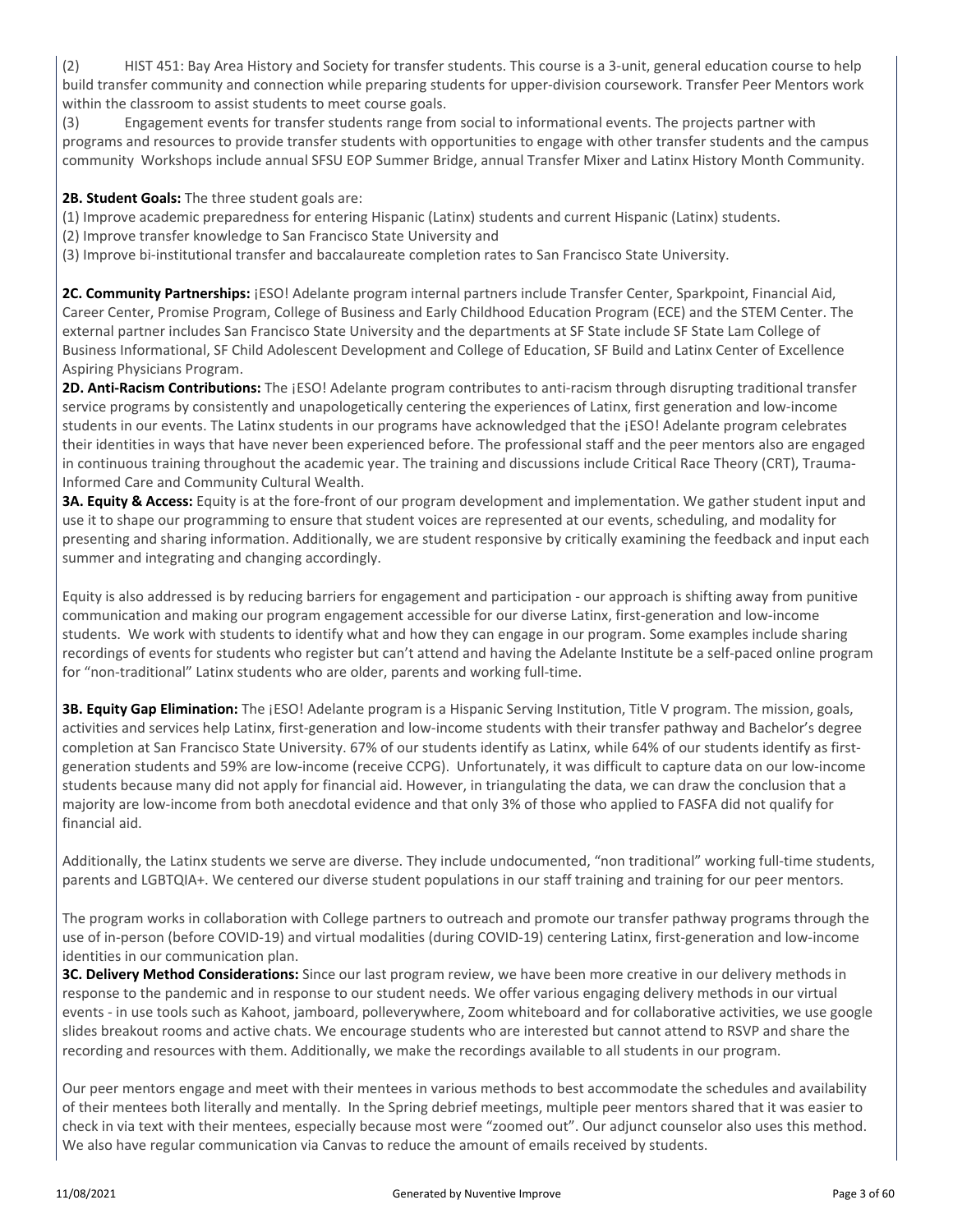### **Looking Back**

#### **4. Major Accomplishments and Challenges (500 Word Limit):** Challenges:

The primary challenge since the last program review was the abrupt disruption in program and services due to the pandemic. All workshops and activities had to be re-designed for virtual modality. Participation numbers dropped across all of our workshops and activities, however, large number of new students applied to our program, demonstrating an interest from our Latinx, firstgeneration and low-income students wanting transfer support. The following demonstrates a 5 semester upward trend in ¡ESO! Adelante program applications: Fall 2019 - 22 new applicants; spring 2020 3 new applicants; fall 2020 - 12 new applicants; Spring 2021 - 53 new applicants and Fall 2021 - 45 new applicants

#### Major accomplishments:

Aside from the upward trend in ¡ESO! Adelante program applications, we maintained full programming during this challenging time and developed creative virtual engagements for our students. However, most of our accomplishments in the  $|ESO|$ Adelante program focused on visibility through continued partnerships with various departments and active participation in various Committees, Councils and Task Force. We feel participation is vital for a grant-funded program to remain visible in strategic planning processes at the College. Partnership with Sparkpoint, Transfer Center and Career Center continued in the redesign of the Adelante Institute Plus. Addition to the SF State Business Informational and SF State College of Education workshops, we added a SF STEM workshop. Director is part of the Guided Pathways Task Force, the College Transfer Plan Committee, Academic Committee on Student Equity (ACES) and more recently on the Educational Master Planning Task Force. Program Service Coordinator is part of the Educational Master Plan Task Force, Planning and Budget Council, Classified Senate, Student Services Planning Council, the first Caring Campus cohort… Assistant Project Director is part of the Planning and Budget Council, Student Services Planning Council, Guided Pathways, and is active participant in Classified Senate, and Puente at Cañada College. Additionally, we worked with campus partners on our RoadBlock Summits. We collaborated with Guided Pathways on the workshop, "Designing Guided Pathways through an Equity Lens, "Creating a Transfer Culture at an HSI" with the STEM Center and presented on "Getting Latinx, First-Generation and Low-Income Students Through the Transfer Gate" We reached 70 attendees in the 3 RoadBlock Summits.

**6A. Impact of Resource Allocations Process:** In the last program cycle, no resource request was submitted.

**6B. Disproportionately Impacted Students Affects:** Since 2016, this Hispanic Serving Institution grant program with a focus on serving Latinx, first-generation and low-income students served 271 unduplicated students in the ¡ESO! Adelante program: 67% of our students identify as Latinx, while 64% of our students identify as first-generation students and 59% are low-income (receive CCPG). Unfortunately, it was difficult to capture data on our low-income students because many did not apply for financial aid. However, in triangulating the data, we can draw the conclusion that a majority are low-income from both anecdotal evidence and in that only 3% of those who applied to FASFA did not qualify for financial aid.

The following demographic data demonstrate our reach on disproportionately impacted students population:

- Gender: 72% - female and 25% - male

- Ethnicity: 5% - Asian, 3% - Black, 1% -Filipino, 67%- Hispanic, 6% - Multi Races, 2% - Pacific Islander, 10% - White, 6%-unknown.

- Enrollment status: 70%-Continuing Student, 11%-Returning Student, 1%-Returning Transfer Student, 19%-First-Time Student. **7. SAOs & SLOs:** The Student Area Outcomes are (1) Improve academic preparedness for entering Hispanic (Latinx) students and current Hispanic (Latinx) students., (2) Improve transfer knowledge to San Francisco State University and (3) Improve biinstitutional transfer and baccalaureate completion rates to San Francisco State University

**8. SAO/SLO Assessment Results & Impact:** (1) Improve academic preparedness for entering Hispanic (Latinx) students and current Hispanic (Latinx) students

-Peer Mentorship

 ¡ESO! Adelante program served 133 (49%) students through the mentoring program and additionally 17 (6%) served as mentors. The

 fall-to-fall persistence rate of students who participate in our peer mentorship program on average is 15% above the persistence of

the College.

-Counseling and SEP:

A majority of [ESO! Adelante students have visited with a counselor and completed a comprehensive SEP or abbreviated SEP. On average 88% have completed a comprehensive SEP or abbreviated SEP each term.

-Learning Communities and Academic Programs.

 94 (34%) of our students are part of a Learning Community which includes Puente, College of Working Adults, TRIO and Promise. It

has been difficult to capture consistent data for Math and Word JAMS participants. However, there has been a significant drop in Math and Word JAMS participation in the last 3 years. We saw a participation drop from 70 to 27 students in the span of the 3 year.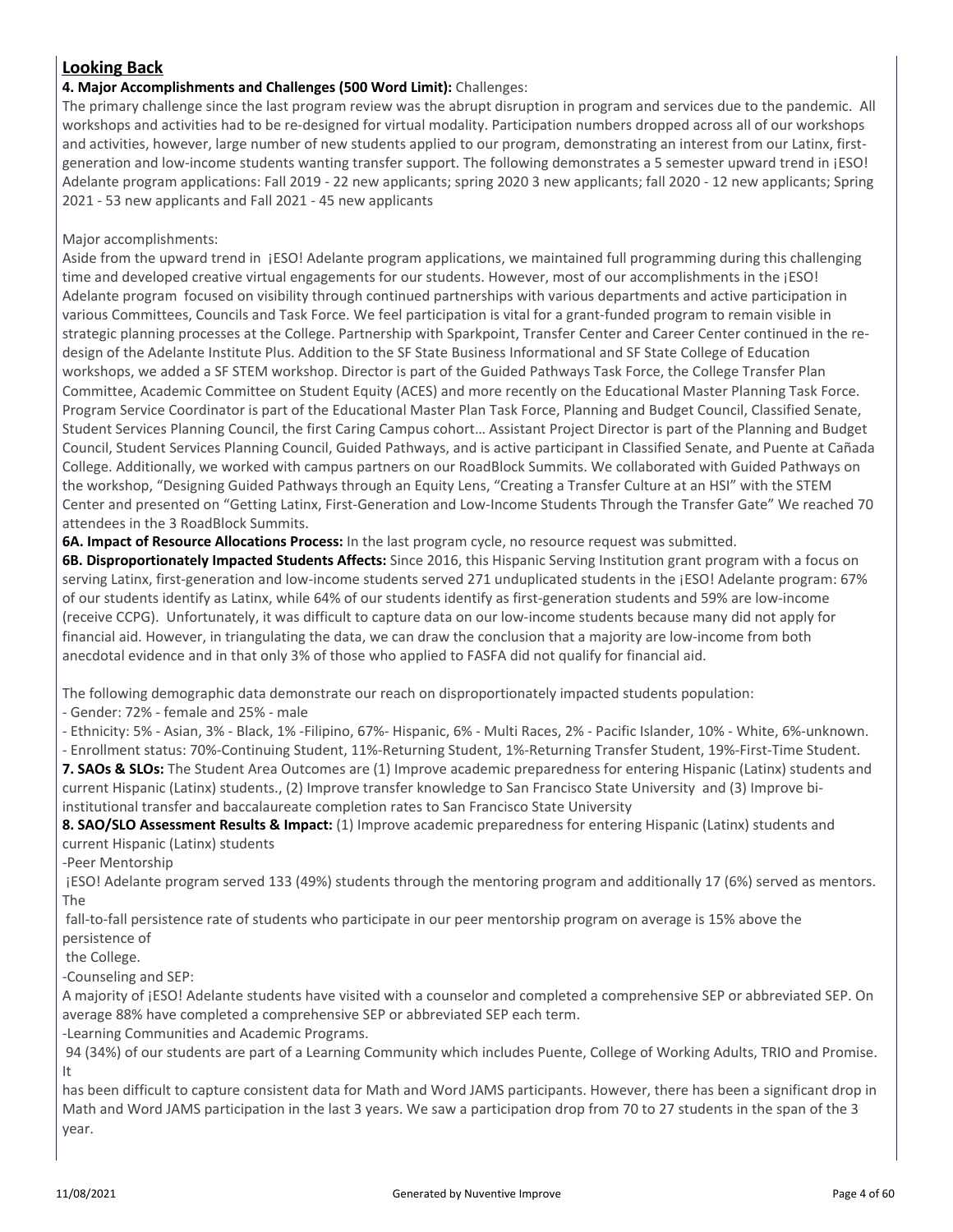Student participation may have also decreased due to AB705 students no longer needing the support for Basic Skills courses. -Jumpstarter our "warm hand-off" pre-orientation program had 31 student participants. Students in this "warm hand-off" tended to participate in after-transfer support such as the HIST 451 course (see SAO #2 for data).

(2) Improve transfer knowledge to San Francisco State University

Each academic year, we offer the following programs to improve transfer knowledge: SFSU Visits (Map Your Own Journey), SFSU Business informational workshop, SF Childhood Adolescent Development and Education workshop, STEM Business Informational, Jumpstarter and our self-paced online ¡ESO! Adelante Institute. Including our welcome and semester-end celebration - 121 (45%) participated in our academic workshops. Some qualitative feedback from students regarding our programs include the following :

SF State Business Program

"I learned that you can get your bachelors and masters simultaneously."

"I thought it was very informative the way the presentation went :)

 "Personally, I learned most about what student life is like at SFSU and the steps needed to take in order to achieve a goal of transferring there."

SF State Jumpstarter

 "I learned what I should do in the time before my orientation and briefly what to expect for orientation. I also learned there is a lot

of support for transfer students at SFSU and how advisors differ at Cañada than SFSU."

 "Resources I can use to prepare myself for the first semester. The website advisinghub.sfsu.edu really looks really helpful. Having

James Macale really helped on answering questions on what actions we need to take before attending SF State."

Mentee Feedback

 "My mentor has been so great! thank you!...What has been your experience been during the transition to being a virtual campus?

"It was good ESO was very helpful and tried to make everything as easy as possible"

 "I met up with my mentor every two weeks, we would cover topics about how was class going and how I was doing in class and if i

 had any others class goals or questions in general as well as any program that I would be interested in she would provide all info

 she was a very good mentor to me and a great person who can listen and give great advice. I really enjoyed speaking with her and

for all her help and guidance. "

-Flex Day RoadBlock Summits - since the last program review we offered the Designing Guided Pathways through an Equity Lens, "Creating a Transfer Culture at an HSI" and "Getting Latinx, First-generation and Low-Income students Through the Gate". Total reach: 70 attendees

-Transfer Center workshops are also part of our outreach efforts to students.

(3) Improve bi-institutional transfer and baccalaureate completion rates to San Francisco State University

-42 (24%) of transfer-ready students (over 60 units) transferred to San Francisco State. In addition, we had 9 (8%) with less then 60 units) transferred to San Francisco State University. We identified those with less than 60 units may have carried unit loads from other community colleges. In total 51 students transferred to SFSU. Additionally, we were able to identify 11 transferready students who transferred to other 4-year universities. Thus 30% of our transfer-ready students transfer to 4-year universities.

-The after-transfer support include HIST 451 (Transfer course at SFSU) and SFSU mentor program, in total 17 (32%) of our transferred students have participated in after-transfer support.

-In collaboration with PRIE (Office of Planning, Research and Institutional Effective) and the San Mateo Community College District (SMCCD), we are finalizing details for a formal data-sharing agreement with SF State University for 5 years. This agreement will be instrumental in helping us understand our student transfer and completion success rates.

#### **Looking Ahead**

**9. SAOs & SLOs for the Next Review Cycle:** In thinking about the future direction of the ¡ESO! Adelante program. The current Student Area Outcomes need to be revised for the next program review, which will happen after the no-cost extension period (Oct 1, 2021-Sept 30, 2021). The future direction should focus on radically reimagining the program for our Latinx, firstgeneration and/or low-income students and our disproportionately impacted minoritized student populations by realigning the program with the College Transfer Plan and the new legislation AB 928.

The SAOs for consideration include: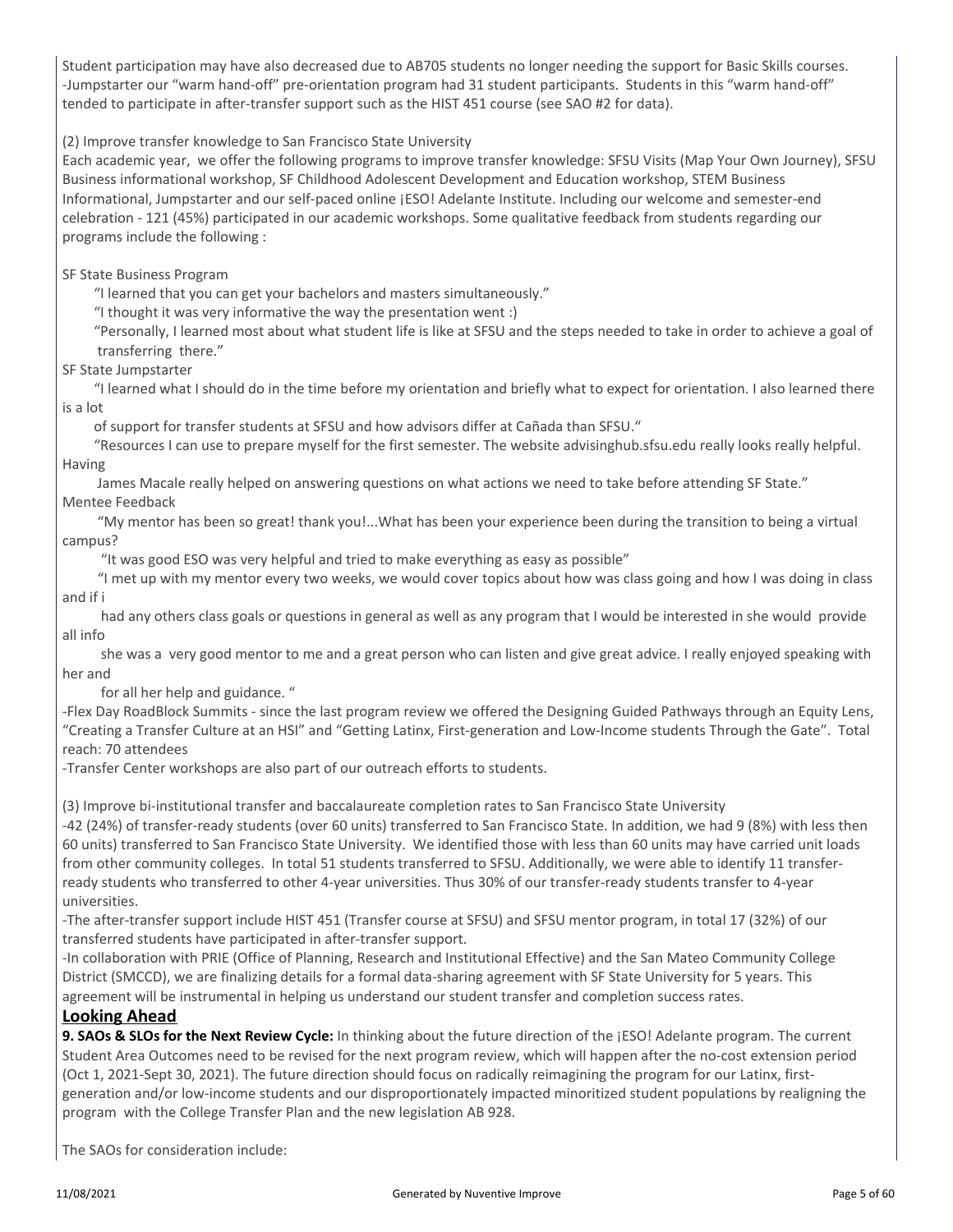(1) Improve transfer preparedness for entering and current Latinx, first-generation and/or low-income students and disproportionately impacted minoritized student population.

(2) Develop activities with ADT focus pathways to San Francisco State University California State East Bay and San Jose State University.

(3) Improve transfer rates of Latinx, first-generation and/or low-income and disproportionately impacted minoritized students to San Francisco State University, California State East Bay and San Jose State University

**10. Program Improvement Initiatives:** The change that would be implemented to improve the program is reshaping the program to be an ADT pathway program to local CSUs, The local CSUs include: San Francisco State University, East Bay University and San Jose State University. This would expand CSU options in our high-touch [ESO! Adelante transfer pathway program for Latinx, first-generation and/or low-income students and using ADTs as a roadmap aligns well with "Guided Pathways".

The changes and opportunities will focus on.

(1) Align current best practice events and activities from ¡ESO! Adelante program with the College Transfer Plan and AB 928 Legislation.

(2) Evaluate and reshape ¡ESO! Adelante program through AB 928 Legislation

(3) Working with Financial Aid to increase FAFSA applications for ¡ESO! Adelante students.

(4) Remove barriers in transfer pathway for Latinx, first generation students and low-income students and disproportionately

impacted minoritized student population in ¡ESO! Adelante program activities and events.

#### **Program Review Narrative Status:** Complete

# **Goal Description: Expanding ESO! Adelante Program**

Work in partnership with Counseling Center and Transfer Center to scale ESO! Adelante program to include California State, East Bay and San Jose State University

**Goal Status:** 1 - New (PR)

**Relevant Program Review Cycle:** 2020-2021

**Estimated Start Date:** 01/06/2020

**Estimated Completion Date:** 05/28/2021

**Please select the college goals with which your program goal aligns.:** Student Completion/Success - Provide educational and student services programs that highlight inclusivity, diversity, and equity in their mission to help students meet their unique educational goals and minimize logistical and financial barriers to success.

### *Action Plans*

**2019-2020 -** Work with Counseling Center and Transfer Center to scale up ESO! Adelante program to include San Jose State University and California State University, East Bay. (Active)

**Who's Responsible for Completing this Action Plan?:** Mary Ho **Estimated Completion Date:** July 2021

# **Goal Description: Guided Pathways and ESO! Adelante**

Align ESO! Adelante program with Guided Pathways

**Relevant Program Review Cycle:** 2019-2020 **Estimated Start Date:** 11/04/2019 **Goal Status:** 1 - New (PR)

**Estimated Completion Date:** 05/29/2020

**Please select the college goals with which your program goal aligns.:** Student Completion/Success - Provide educational and student services programs that highlight inclusivity, diversity, and equity in their mission to help students meet their unique educational goals and minimize logistical and financial barriers to success.

### *Action Plans*

**2019-2020 -** Align ESO! Adelante program with Guided Pathways specifically academic support and first year experience. The design of Guided Pathway is currently taking place and Mary Ho is co-leading the GP Academic Support and FYE and Ada Ocampo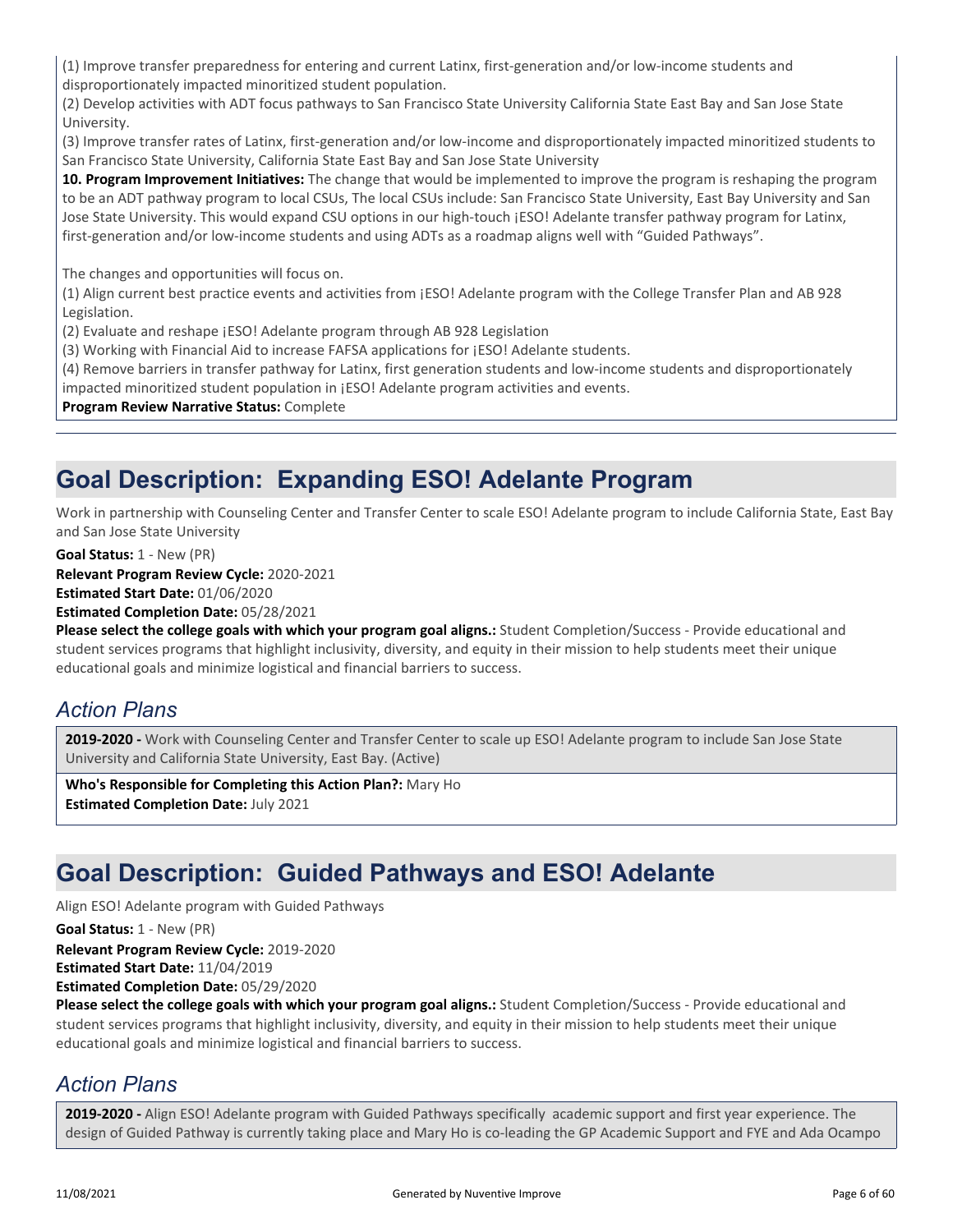# **CAN Program Review (Student Services) - ESO Adelante (Fall 2021)**

is in the working group. As the design of Guided Pathway progressing this semester, the plan will be work and align ESO! Adelante with Guided Pathway. (Active)

**Who's Responsible for Completing this Action Plan?:** Mary Ho and Ada Ocampo

**Estimated Completion Date:** May 29, 2020

# **Goal Description: University Center Strategic Proposal**

The objective is to create a strategic proposal for the University Center in spring 2020 with key stakeholders, department and leadership.

**Goal Status:** 1 - New (PR)

**Relevant Program Review Cycle:** 2019-2020, 2020-2021

**Estimated Start Date:** 11/04/2019

**Estimated Completion Date:** 10/01/2020

**Please select the college goals with which your program goal aligns.:** Student Completion/Success - Provide educational and student services programs that highlight inclusivity, diversity, and equity in their mission to help students meet their unique educational goals and minimize logistical and financial barriers to success.

### *Action Plans*

**2020-2021 -** The goal of this academic year will focus on deep dive data collection and analysis to provide a new vision for the University Center. Strategic partnerships with key College departments and leadership will be formed to help advise the strategic proposal. Community needs, employment needs and technology needs will be integrated in the strategic proposal development. (Active)

**Who's Responsible for Completing this Action Plan?:** Mary Ho **Estimated Completion Date:** Fall 2020

# **Goal Description: ¡ESO! Adelante peer mentors**

The ¡ESO! Adelante program is a comprehensive transfer pathway program in partnership with San Francisco State University for Latinx, first-generation and low-income students. ¡ESO! Adelante peer mentors support Latinx, first generation and low-income students in their transfer journey to SF State year-round by providing high-touch support in academic preparedness, transfer pathway and resource and community connection. ¡ESO! Adelante program is a no-cost extension period, which will end in September 2022. In order to continue peer mentoring for the full academic year fall 2022-spring 2023, we are requesting one-time funds for 8 months. We estimate that from October through May we would have 4 peer mentors working an average of 10 hours per week. Total of \$20,783.26 which is approximately 1050 hours.

Mentor 1: 267 hours at \$19.12 =\$5,105.04 + Fringe \$46.46 (0.91%) Mentor 2: 266 hours at \$20.12 =\$5,351.92 + Fringe \$48.70 (0.91%) Mentor 3: 259 hours at \$20.12 =\$5,211.08 + Fringe \$47.42 (0.91%) New Mentor 4: 258 at \$19.12 =\$4,927.80 + Fringe \$44.84

**Goal Status:** 2 - Continuing (PR)

**Who's Responsible for this Goal?:** xxx **Relevant Program Review Cycle:** 2021-2022 **Estimated Start Date:** 10/01/2021 **Estimated Completion Date:** 05/31/2022

**Please select the college goals with which your program goal aligns.:** Student Completion/Success - Provide educational and student services programs that highlight inclusivity, diversity, and equity in their mission to help students meet their unique educational goals and minimize logistical and financial barriers to success.